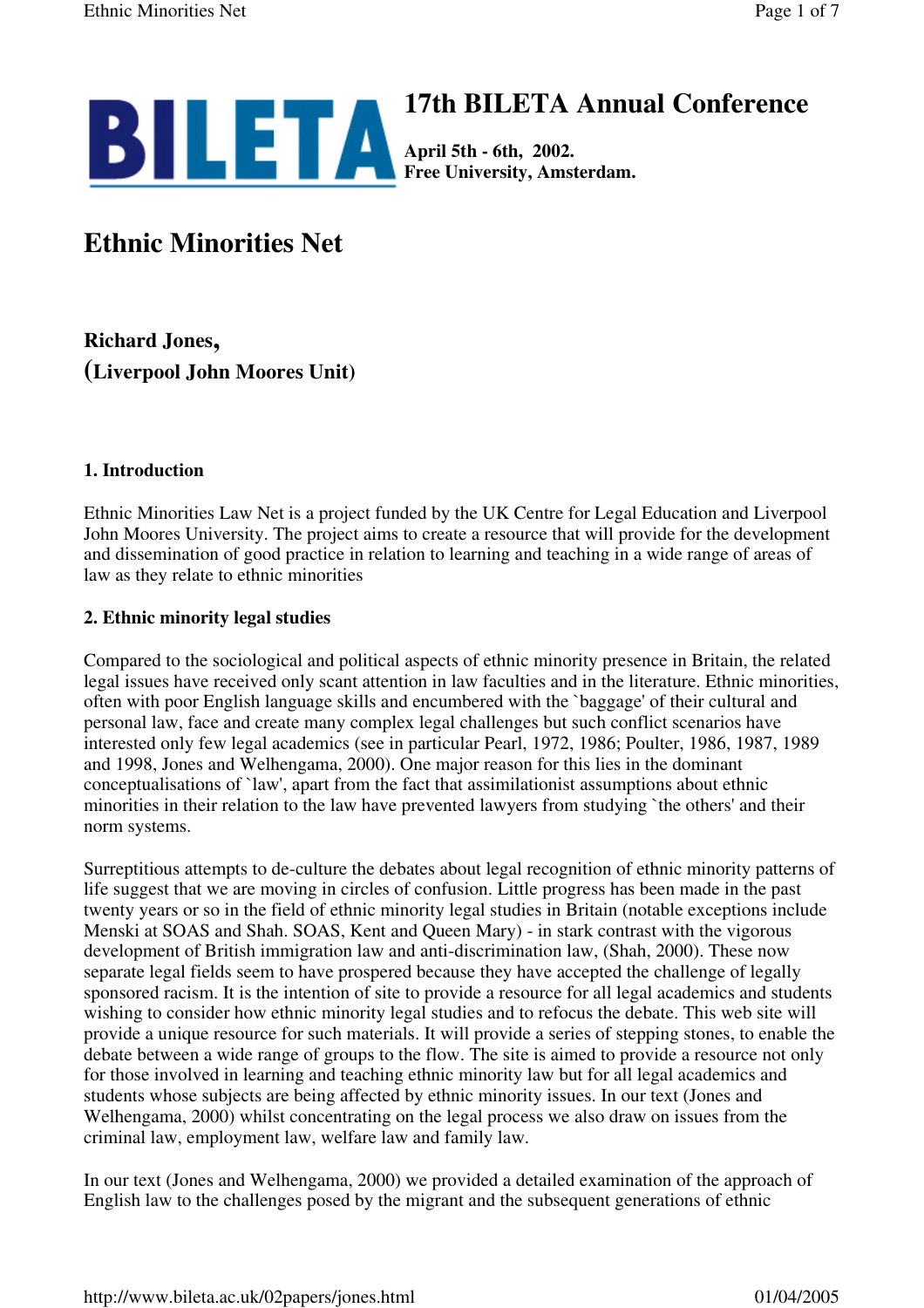minority groups resident in this country. We aimed to provide a detailed examination of the approach of English law to some of the challenges posed by migrants and the subsequent generations of ethnic minority residents in Britain. The responses of the judiciary show significant inconsistencies, judicial analysis in the cases tends to be shallow, and there is a notable lack of conceptual awareness to facilitate a comprehensive strategy for accommodating different norms and customs.

We have examined extensively education, training and attitudes to the values of ethnic minorities (Jones and Welhengama, 2000) and we can merely comment briefly here, (Gibson, 1994). It is our view that considerable progress needs to be made in the development of effective education and training at all levels from undergraduate legal education through to the key workers in the legal system. The paucity of legal texts and the low numbers of courses offered in institutions concerned with legal education is evidence that of neglect in this area. To repeat, little progress has been made in the past twenty years or so in the field of ethnic minority legal studies in Britain - in stark contrast with the vigorous development of British immigration law and anti-discrimination law. These now separate legal fields seem to have prospered because they have accepted the challenge of legally sponsored racism.

The project team are in contact with those institutions at present offering such studies and actively seeking the co-operation of these teaching teams in the running of the resource. For example Dr. W. Menski (University of London, SOAS) has agreed to run the main publications arm of the site.

#### **3. Attitudes of the key legal workers**

In our text we have highlighted extreme judicial attitudes, for example Judge Ingeborg Bernstein at Liverpool County Court referred to Valentine Reid, a mixed-race defendant, as a "Nigger in a woodpile" (*The Times*, 7 February 1996). Despite `ethnic' training, some judges rightly or wrongly believe that there is still the option of enforcing conformity to the predominant culture. In some older cases, judges openly took the view that it was necessary to educate migrants and their descendants about how they should live in this country "according to our way of life" (*Mohamed v Knott* [1968] 2 All ER 563, at p. 568) or how they should conduct themselves "without violating the ethos of Christendom" (see *Baindail (otherwise Lawson) v Baindail* [1946] 1 All ER 342 CA, at p. 344-5). Today, such assimilationist comments would not be voiced openly. However, the widespread belief that education of the young members of ethnic minorities will lead to a weakening of traditional customs still carries much weight among the legal profession.

Ethnic minority claims for the retention and recognition of customary practices arise particularly in family law cases, causing conflict with a judiciary unwilling or unable to understand differing cultural values. Particularly English courts have struggled with issues of polygamy, marriage solemnisation and validity and divorce involving ethnic groups (for detail see Jones and Welhengama, 2000, chp.4). As concerns children it is widely acknowledged that the best interest concept in relation to children, now found in s.1 of the *Children Act* of 1989, is at best indeterminate and at worst deeply ambiguous. We illustrate the problem as expressed by the judiciary themselves. Brenan J commented in *Secretary, Department of Health and Community Services v JMB and SMB*, FLC 92-93 at 79, 191 [1992]: "In the absence of legal rules or a hierarchy of values the best interests approach depends upon the value system of the decision maker". Recent initiatives include work undertaken by Judicial Studies Board and the Ethnic Minorities Advisory Committee (EMAC)

#### **4. Objectives**

To raise the profile of English law and ethnic minorities within legal education:

- To create an on-line resource of bibliographic materials.
- To provide opportunities for publishing for both students and faculty
- To create a resource of learning and teaching materials including the development sets of case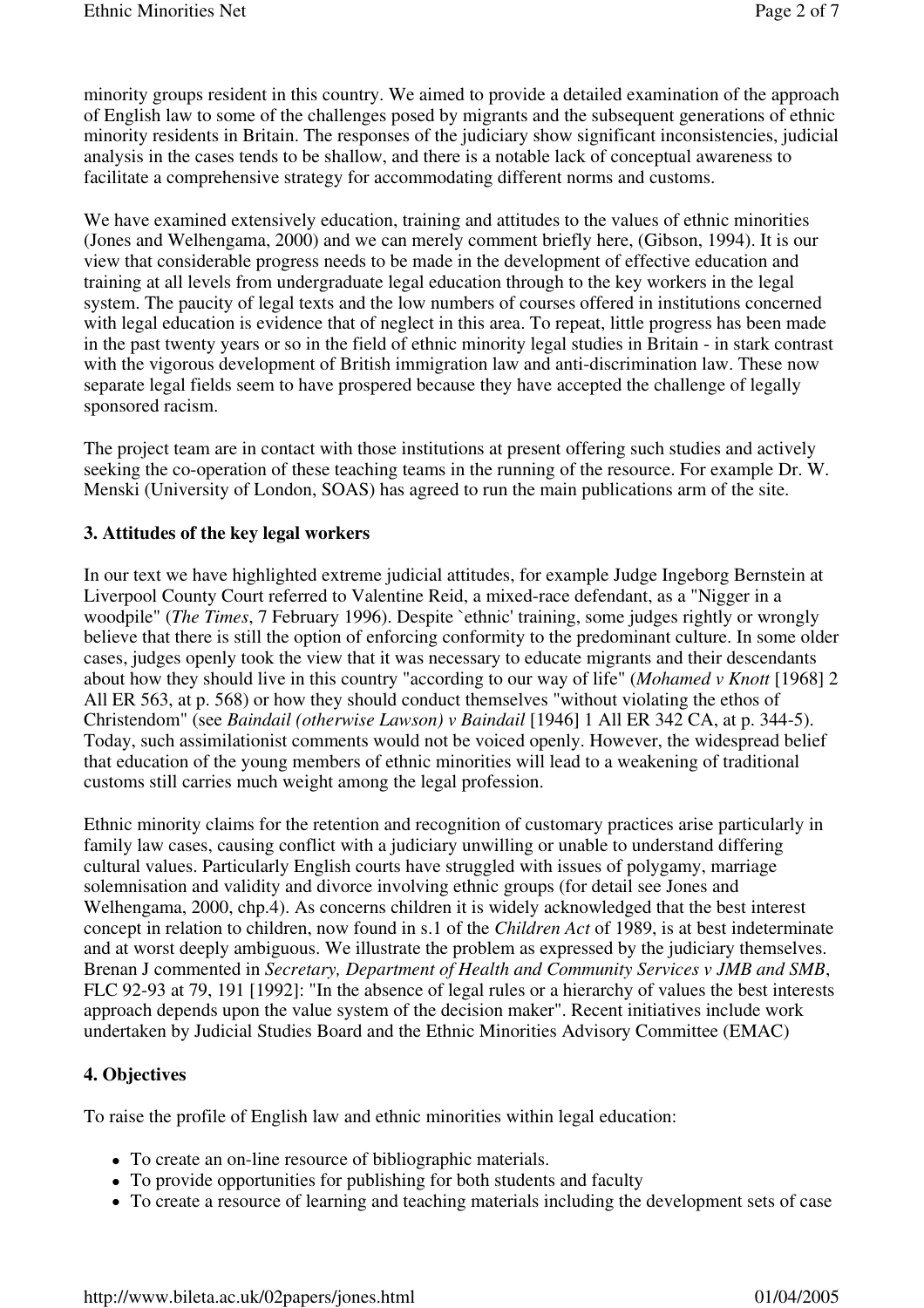studies.

- To forge links
- To maintain on-line conference facilities
- To provide a focus for the development of seminars and conferences

### **5. Methodological Approaches - Analysis of Law and its Development**

Adopting a methodology from feminist jurisprudence (Barnett, 1997) the resource will challenge the perceptions that, law is neutral, legal reasoning is unproblematic and that laws have fixed objective meanings.

The stages in the recognition of the failing of English law can be summarised as -

*Stage 1*

Law is inherently racist

- "But then, as people about the courts know, people of your origin never admit anything, well, hardly anything"

*Stage 2 - Law is inherently white*

In *Mohomad v Knott* [1968] 2 All ER 563) Lord Parker seemed to have a misconception about puberty and physical development of teenagers in the African Continent. Lord Parker believed that young girls of African countries develop earlier than their European counter-parts. He states, 'it is certainly natural for a girl to marry at that stage. They develop sooner, and there is nothing abhorrent in their way of life for a girl of thirteen to marry a man of twenty-five' (p.568).

*Stage 3 - Law is inherently racial*

In feminist literature Carol Smart has argued: *"We can begin to analyse law as a process of producing fixed gender identities rather than simply as the application of law to previously gendered subjects."* (Smart, p191)

So instead to of the law being applied to a pre-existing subject, the law actually creates the subject. The law does not reflect the concepts of the dominant and minority culture, it actually creates them.

# **6. Methodological Approaches - Assimilate vs. Pluralism.**

There has long been an expectation and an assumption that ethnic minorities would assimilate into English law allowing their own values to fade. The political debate in the post-world-war period had a significant impact on the attitudes of both the judiciary and jurists in matters involving ethnic minorities, their customs and their personal laws. Customs were ridiculed or looked upon with disdain and suspicion, personal laws of ethnic minorities were branded by some leading politicians as "insanitary or uproarious" or described as coming "straight from the field" (Lord Elton 1965: 66). Particular disdain was reserved for the customs of migrants of Indian origin for they, unlike migrants from the Caribbean, were unable or unwilling to adhere so readily to English norms.

Ethnic minorities, understandably, had no wish to discard their traditions, customs, laws and value systems, often built up over centuries. In the early years following the mass migration of the 1950's and 1960's, customs and personal laws were practised secretly and were not generally a matter of common knowledge. It is now more common for later generations to be open in their demands for recognition of their customs. Rastafarians were more active than other Afro-Caribbean's in asserting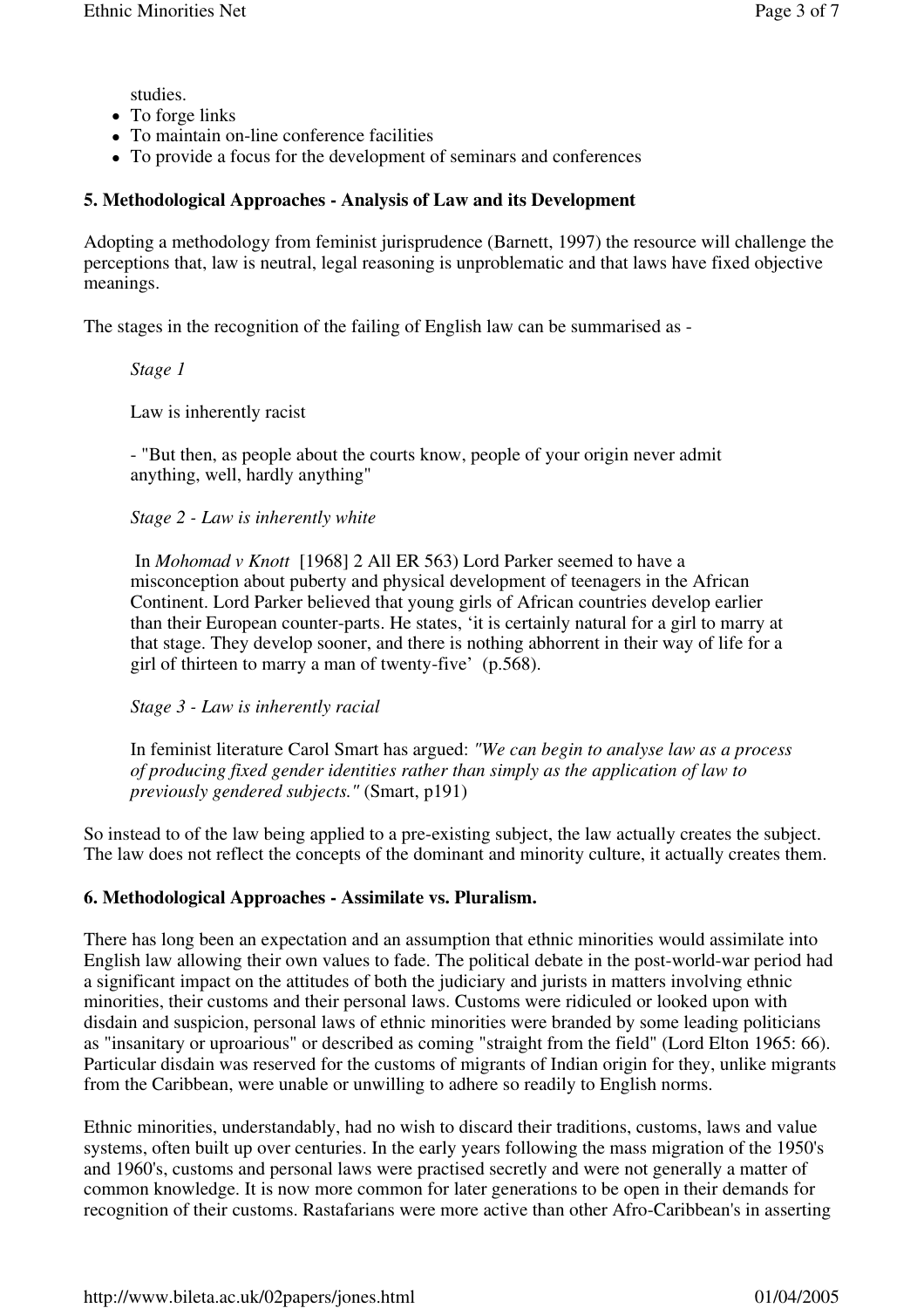their ethnicity. Hindus adopted a lower profile campaign than Muslims and Sikhs. Yet demands for recognition are often interpreted not as a wish to maintain valued customs but as a claim for preferential treatment at the expense of the indigenous white community, questions are then raised as to why particular ethnic minorities' customs should be awarded a special place in the English legal system.

A small number of academic have advocated that as am alternative to an expectation of assimilation the legal system should become more pluralistic. The concept of legal pluralism is borrowed from sociologists, and has only recently been introduced to legal studies (Van den Berg 1992: 451; see further McLennan 1995). It has never been encouraged in Western European countries, where the predominant view is that different legal systems cannot exist within the one-nation-state structure. The administration of justice and government has been structured and developed within a monistic structure, pluralist ideas were considered dangerous to this establishment. Yet this reluctance to accept pluralist theory did not prevent European jurists and policy makers from encouraging former Afro-Asian colonies to practise legal pluralism (Hooker 1975). Recently some scholars have attempted to interpret obligation patterns of sub-groups in industrialised societies in terms of pluralism (Merry 1988: 872: Van den Bergh 1992: 451). Legal pluralism stands in contradiction to the notion that the law is a single, monolithic, unified sets of rules flowing from the State's hierarchy. Progress towards and acceptance of pluralism has been hampered by the difficulty of finding a sufficiently robust definition of legal pluralism (Griffiths 1986). Griffiths (1986: 1) defined legal pluralism as the "presence in a social field of more than one legal order" (see further Merry 1988: 877; Pospisil 1971; Van den Bergh 1992: 451). This does not mean that more than one rule is applicable to the same situation. The state's laws still have a role to play in regulating individual behaviour whilst allowing personal laws and customs to be used in matters specific to particular communities. Van den Bergh (1992 :451-454) suggests that pluralism should be viewed not as a situation but as a process that develops over time, a complex pattern of continuous interactions. Many sub-orderings operate independently, often interacting with each other, most evidently in contemporary multiethnic and multi-religious systems. The upsurge in the number of ethnic groups of Asian and Afro Caribbean origin in the last four decades has not led to a doctrinal debate on legal pluralism that could inform the thinking of the judiciary. There has been little enthusiasm amongst English lawyers for the doctrine of legal pluralism. The literature is sparse. Of those alluding to the issue many are content with superficial references to the topic (see now Menski 1993: 242). Many of those who have engaged in the debate have done so from a westernised perspective of the role and functions of law. In consequence there has been a tendency to reduce the significance of customary laws by arguing the universal applicability of western law, and to misunderstand and misrepresent the customs operating within the migrant communities. This then leads to the adoption of an inappropriate methodology in analysing both the validity of customs and their interactions with the dominant law. Menski is critical of English lawyers' refusal or inability to recognise these emerging laws and processes. English lawyers, in his opinion, stick to the notion that the unified legal system is the best way forward to deal with disputes and crimes; they continue to peddle the myth that western cultures and legal systems are superior to those of non-western laws; and continue to believe that English law alone should be followed as the law of the land (Menski 1993: 242). A more positive view of such customs of both Afro-Caribbean's and Asians is that they have continuously been developing and adapting to the needs of new legal and social environments. As one of the pioneering scholars of legal pluralism in British context, Menski's contribution to the debate on the legal pluralism was not only helpful in destroying the traditional myth about the personal law of ethnic minorities, particularly of Asian background, but also by identifying the areas in which the development of personal laws of ethnic minority groups has taken place.

The role of the project will be to provide not only insights into the assimilation vs. pluralism debate but to provide examples of how law students, traditionally schooled in the centralist western forms of jurisprudence can be introduced to pluralistic approaches. An obvious approach would be to take adopt strategies used by the courts when attempting to deal with conflicts of cultural approaches, this included the use of expert witnesses to provide insights into the ethnic laws, These approaches are already used by some academics although not without its difficulty, as Shah comments (2002),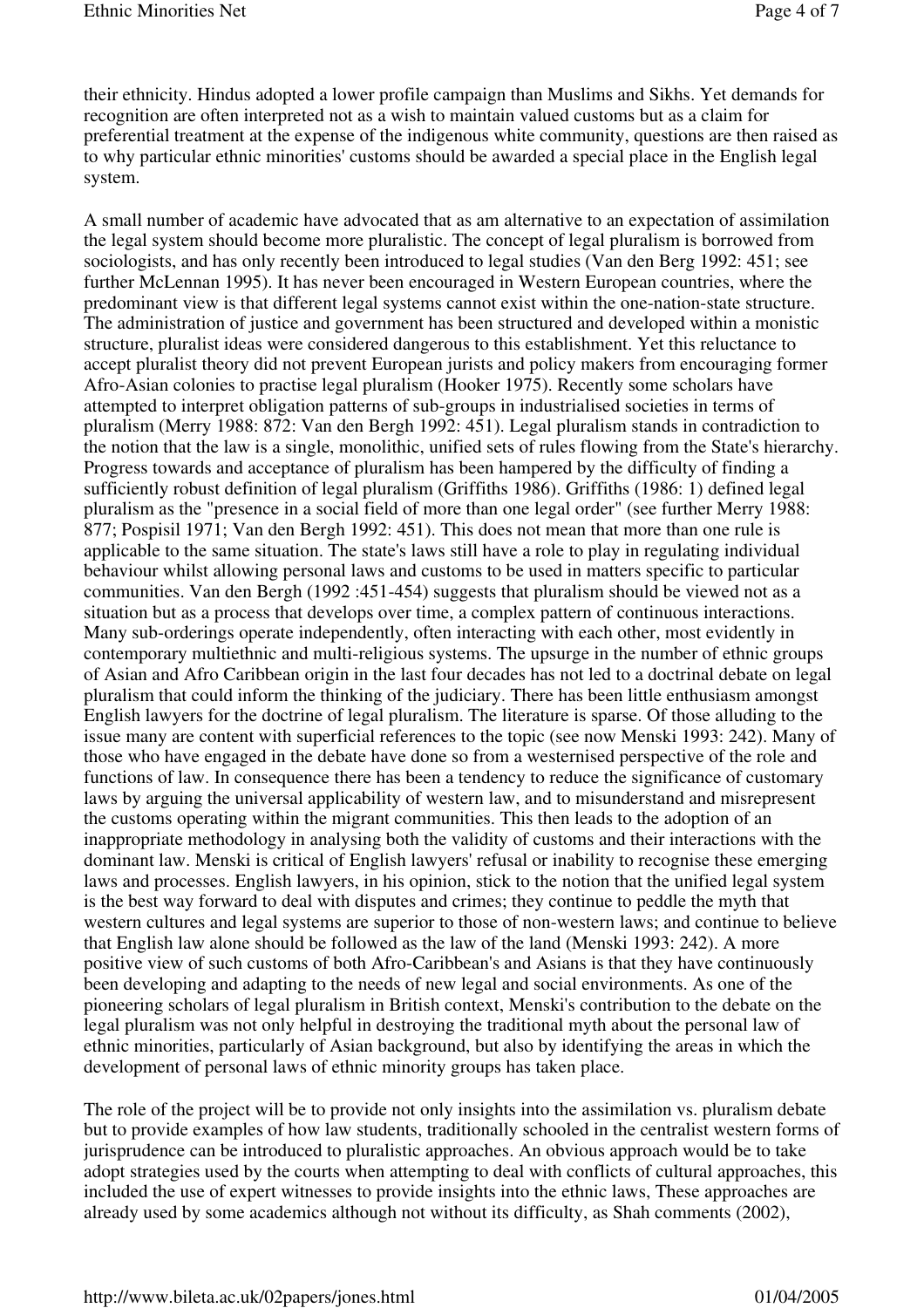*"I have, however, used expert reports with students to enable them to discuss how legal pluralism could work in practice or, as one colleague recently remarked, that is how one can do legal pluralism. While some students have grasped the equity issues involved here, not all have seen the relevance of such work. Some especially continue to be concerned about minorities being seen to get special treatment in line with concerns expressed by Poulter. I am tempted to interpret this as a result of years of indoctrination about legal uniformity, particularly in the criminal law sphere, where the `ethnic' penalties can indeed be severe."*

#### **7. Methodological Approaches - Technology**

This project aims to provide a resource for all legal academics and students wishing to consider how to address ethnic minority legal studies and to refocus the debate. A key element of the resource will to use multi-disciplinary resources and methodologies to avoid the development of simple assimilationist techniques when ethnic minority issues are addressed in core aspects of legal education.

The resource aims to provide guidelines for those wishing to incorporate such material into their teaching. These guidelines will not only include the substantive material but also how such material should be approached. In this sense the resource will provide guidelines similar to the guidelines provided by the Web Accessibility Initiative (WAI) *http://www.w3.org/WAI* for universal access the web irrespective of disability.

(Web Content Accessibility Guidelines

- 1. Provide equivalent alternatives to auditory and visual content.
- 2. Don't rely on color alone.
- 3. Use markup and style sheets and do so properly.
- 4. Clarify natural language usage
- 5. Create tables that transform gracefully.
- 6. Ensure that pages featuring new technologies transform gracefully.
- 7. Ensure user control of time-sensitive content changes.
- 8. Ensure direct accessibility of embedded user interfaces.
- 9. Design for device-independence.
- 10. Use interim solutions.
- 11. Use W3C technologies and guidelines.
- 12. Provide context and orientation information.
- 13. Provide clear navigation mechanisms.
- 14. Ensure that documents are clear and simple)

#### **8. Methodological Approaches - Principles**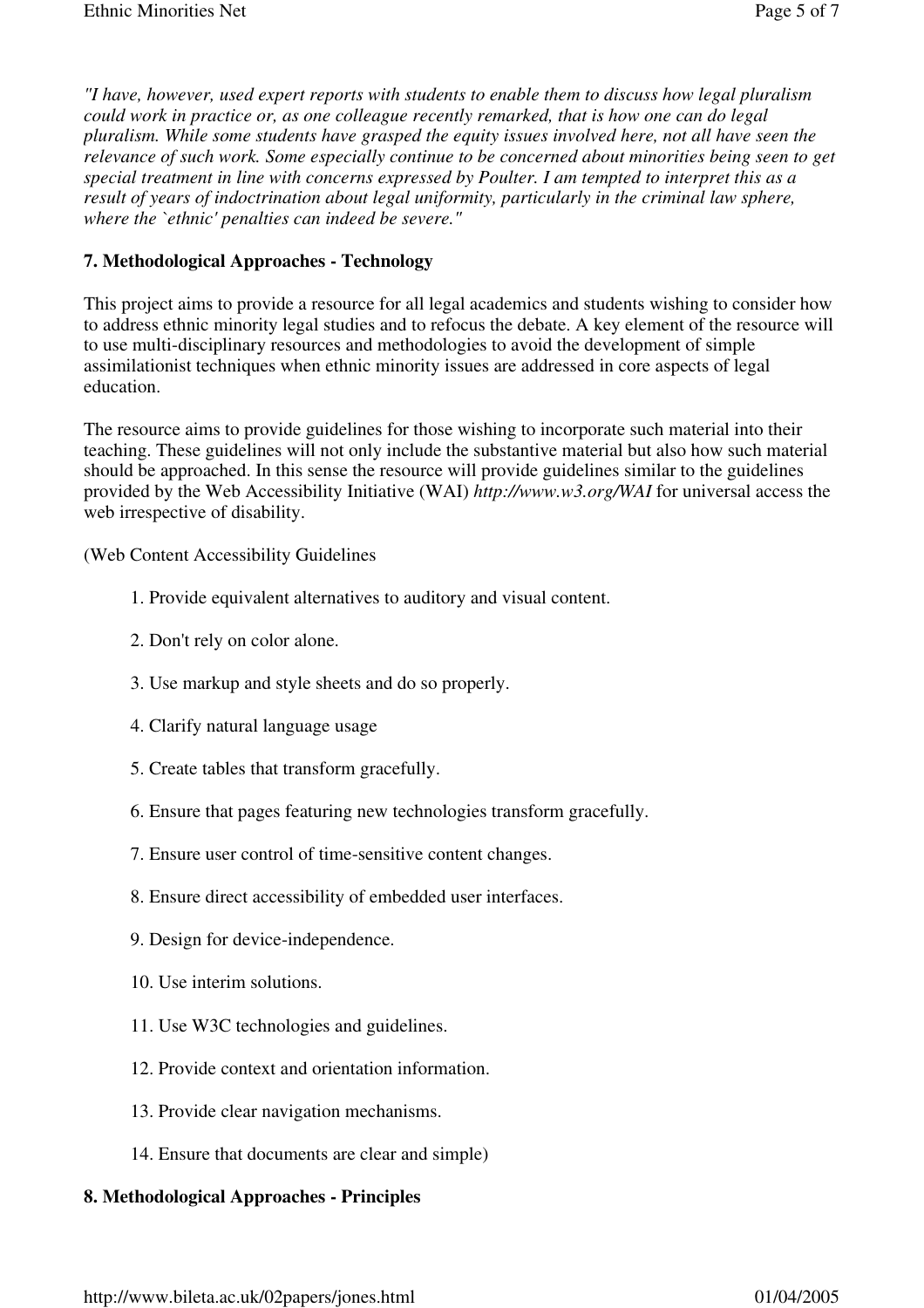We imagine the general tenor of the guidelines for teaching and learning materials will be based around the following -

a. choice of topic, does the topic have the potential for bicultural analysis.

b. materials should validate differing perspectives all teaching materials, resource packs, reading lists and essay guidelines should validate different perspectives.

c. format there is requirement that the concept of race be central.

e. assessment - competences judged might be inappropriate, assessment criteria should be checked for cultural and other bias. - anonymous marking, reading scripts to provide feedback on use of language, the providing of a range of assessments to do justice to peoples aptitudes.

The project will provide a web site that we hope will be an exemplar in the presentation and use of such materials, further funding is allowing us to investigate general web design features and web interactions that are not culturally biased.

#### **9. References:**

Barnett, H. (1998) *An Introduction to Feminist Jurisprudence*, Cavendish: London

Davies, E. (1994) *They all Speak English Anyway*, CCWTSW: Cardiff

Lord Elton, *The Unarmed Invasion: A Survey of Afro-Asian Immigration*, Geoffrey Bles Limited Publishers: London.

Gibson, B (1994) `*Black People and Magistrates' Court'*, Justice of the Peace and Local Government Law, April 30, 1994, Vol.158, no.18.

Griffiths, J (1985) 'Introduction', in Allott, A and Wordman, G eds, Peoples' Law and State Law: The Bellagio Papers, Dordrecht: Foris, pp.13-20.

Griffiths, J (1986) `*What is Legal Pluralism ?,* Journal of Legal Pluralism and Unofficial Law, pp. 1- 56.

Hooker, MB (1975) *Legal Pluralism: An Introduction to Colonial and Neo-Colonial Laws*, Oxford: Clarendon Press.

Jones, R and Welhengama, G (2000), *Ethnic Minorities in English Law,* Trentham Books.

McLennan, G (1995) *Pluralism*, Open University Press: Buckingham.

Menski, WF (1987) *`Legal Pluralism in the Hindu Marriage'*, in Burghart, R ed,

Hinduism in Great Britain, Tavistock: London, pp. 180-200.

Menski, WF (1988) *`English Family Law and Ethnic Laws in Britain'*, Kerala Law Times, 1988, vol. 1. pp. 55-66.

Menski, WF (1993) `*Asians in Britain and the Question of Adaptation to a New Legal Order: Asian Laws in Britain'*, in Israel, Milton and Wagle, NK eds, Ethnicity, Identity, Migration: The South